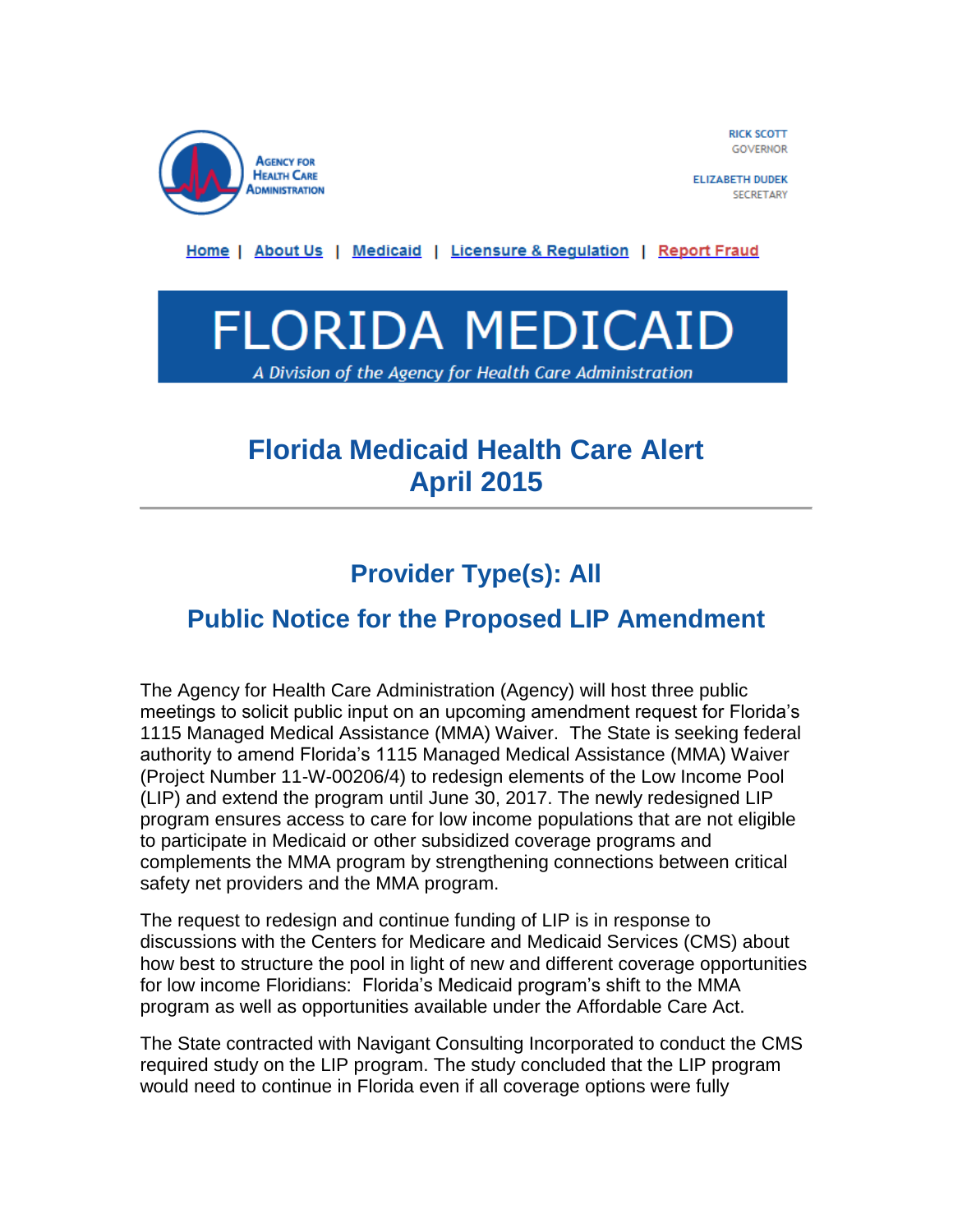exploited. In response to these findings and discussions with CMS, the redesigned LIP program contains the following features:

- Reduced linkage of payments to local source of funding and
- Continued focus on maintaining access and quality of care to vulnerable populations.

The State is not requesting authority to make any changes to the MMA program as authorized under this waiver. The State is seeking waiver and expenditure authority to redesign and extend the LIP program. Specifically, the State seeks expenditure authority of Section 1115(a)(2) of the Social Security Act for expenditures for uncompensated care costs incurred by providers for health care services to uninsured and or underinsured, and associated projects to support such care through the redesigned LIP program.

During the meetings, the Agency will provide a description of the amendment request; and time for public comments. *Please visit*  [http://ahca.myflorida.com/medicaid/statewide\\_mc/mma\\_fed\\_auth\\_amend\\_waiver](http://ahca.myflorida.com/medicaid/statewide_mc/mma_fed_auth_amend_waiver_2015-04.shtml) [\\_2015-04.shtml](http://ahca.myflorida.com/medicaid/statewide_mc/mma_fed_auth_amend_waiver_2015-04.shtml) for more information on the public meetings, information on submitting comments, and to view a comprehensive description of the waiver amendment request.

The MMA Waiver amendment meetings will take place:

### **Wednesday, April 29, 2015 from 2:00 p.m. – 4:00 p.m.**

University of Central Florida, College of Medicine, Lewis Auditorium Health Sciences Campus 6850 Lake Nona Blvd Orlando, FL 32827-7408 Conference Line: [1-877-809-7263](tel:1-877-809-7263) Participant Code: 498 365 37#

### **Thursday, April 30, 2015 from 2:00 p.m. – 4:00 p.m.**

Agency for Health Care Administration 8333 NW 53rd Street Suite 200 Doral, FL 33166 Conference Line: [1-877-299-4502](tel:1-877-299-4502) Participant Code: 229 029 90#

### **Friday, May 1, 2015 from 2:00 p.m. – 4:00 p.m.**

Agency for Health Care Administration 2727 Mahan Drive Building 3, Conference Room A Tallahassee, FL 32308 Conference Line: [1-877-299-4502](tel:1-877-299-4502) Participant Code: 265 591 27#